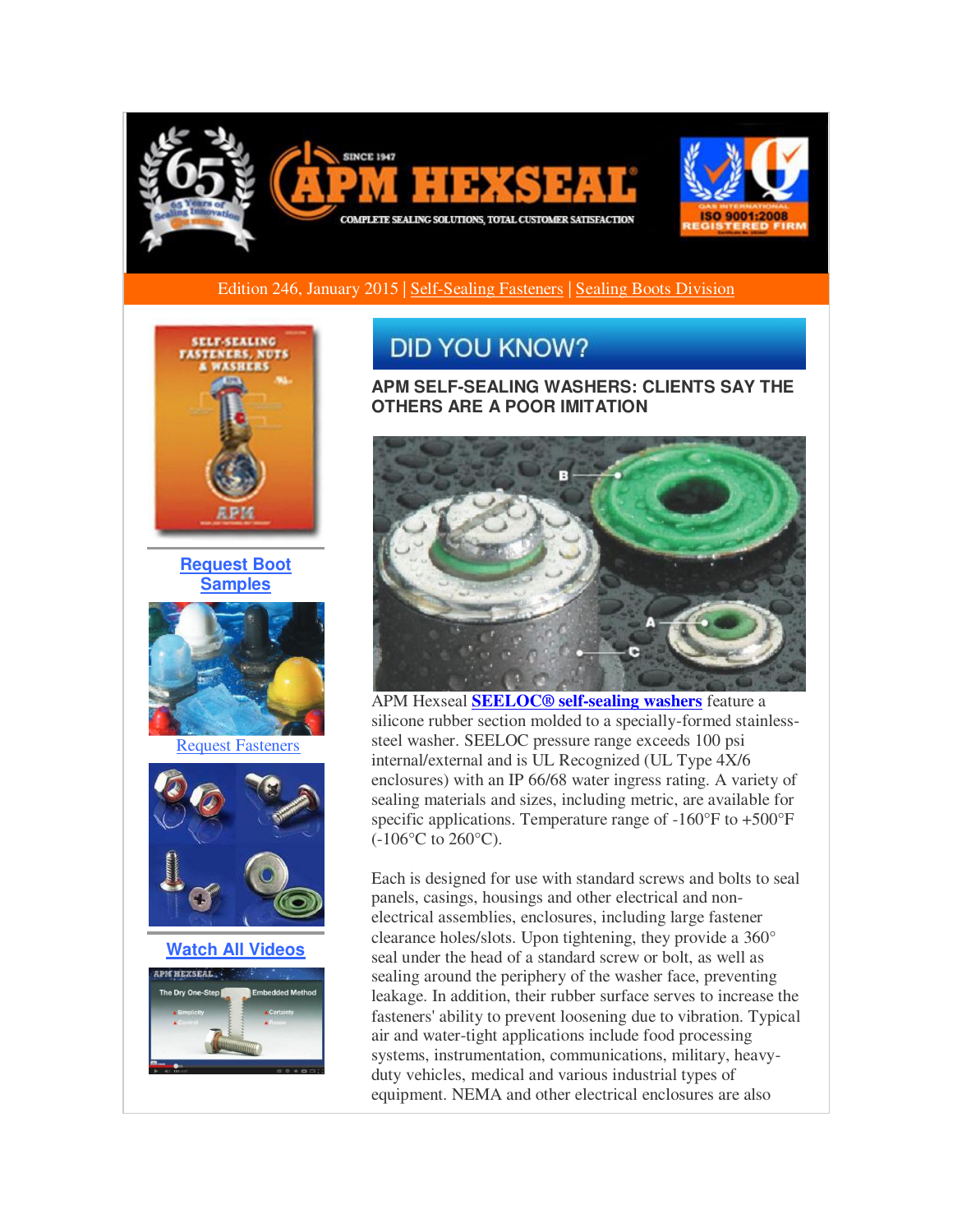

## [Download Literature](http://r20.rs6.net/tn.jsp?f=0012IRXhsf230jk9PnQheeE1bzgF2iqbVyS2fAdjecf1xPJkb_uU5jtuT-ILa_MQWCQLvHAt8cKLqikTGVvwzjncdnvrVcz_s7mloM998uj8ig8RQmzDPt2MNlmriUXX3iQPa6zeBbLn_YQzvp1_RtX4-BLloYUGfZD0Y5Q0cOO0sl0SbEzI4TaiHmRc7P3f1tCFj1-dVp6giv8ObjhQkajOT3qNapceVE8ZMd7udHoBaShzG3SVSZ2z7R5dSOk-gQ04ATJ4Fa4eS_8ATUx4gL5Q6I6KWXb1PL9eZXKipvmeFs=&c=vZn_YkqMWNs-Z9JcnO0Bz41wqd7JkIcyLxHqFQfSShj89HTbpTyrQg==&ch=L2Qu8AiILy8R_FTezjOjEmOmcrCnws8nWsQsaUrFqFjMlSBDIbNU3g==)



#### protected.

SEELOC washers are available with outside diameters of 1/2, 1 and 1 1/2 inches and 14 and 25.4 mm, for screws/bolts having imperial thread sizes from #6 through 1/2 inch and metric thread sizes from

M3 through M12.

#### **APPLICATION IDEA Using a SEELOC® Washer on a Hinge** - Use a standard lock-nut



to secure a SEELOC® High-Pressure Self-Sealing Washer. SEELOC®s work equally well as with conventional screws or bolts.

## **ASK APM**

## **WHAT IS THE EXTERNAL PRESSURE THE ARMORED SWITCH SEALING BOOT CAN ENDURE?**



#### **Toll Free:**  800-498-9034

#### **Email:**

[info@apmhexseal.com](mailto:info@apmhexseal.com)





**ROHS** DFARS 252.225-7014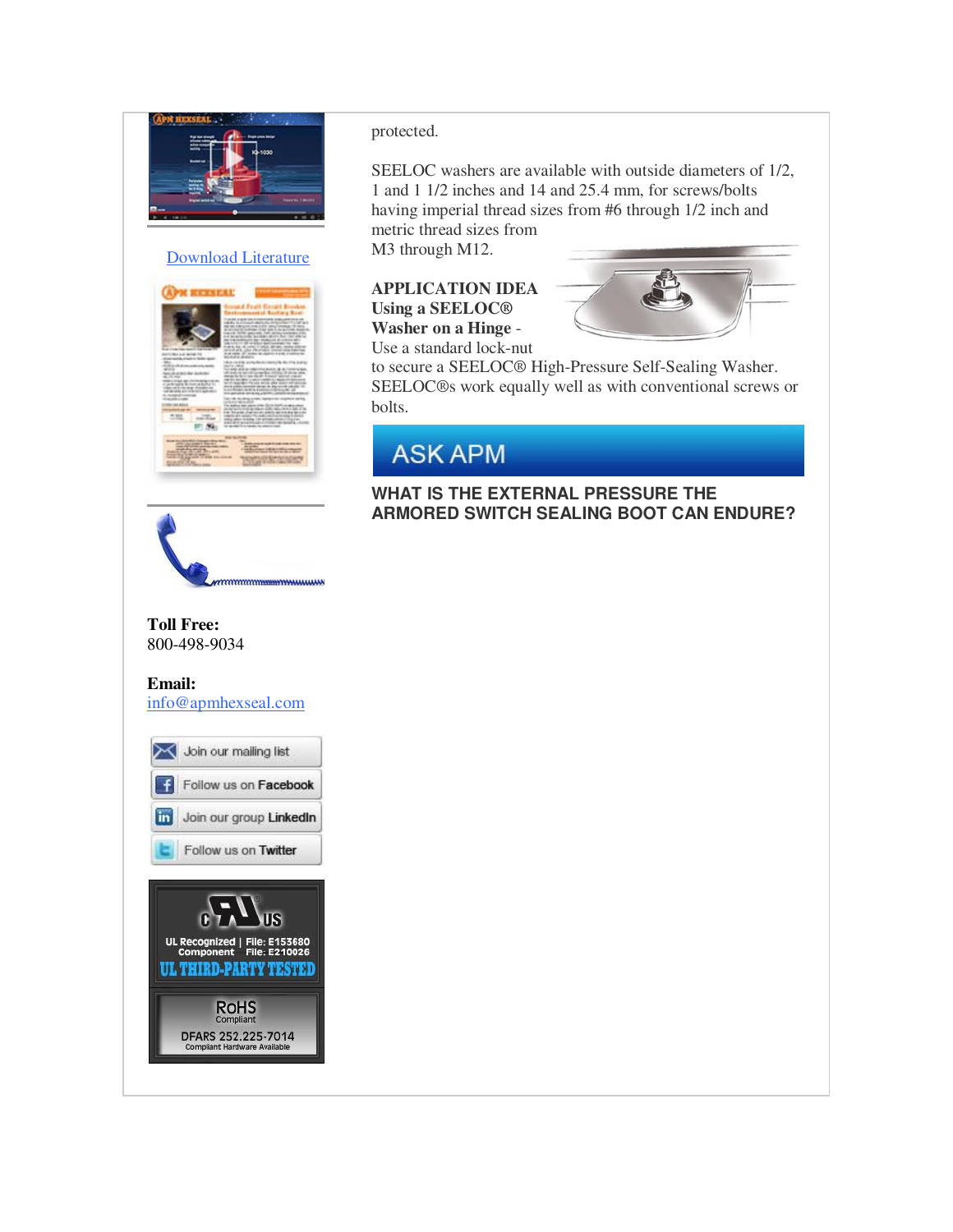

## The **[Armored Switch](http://r20.rs6.net/tn.jsp?f=0012IRXhsf230jk9PnQheeE1bzgF2iqbVyS2fAdjecf1xPJkb_uU5jtuT-ILa_MQWCQTgs_8y3--llMbqxevt7PjoA8i2bSk2vuVqYDzxSbYwYTbK6Jm3lWHeS-0cDdTdVPeGqP6qCQhzD2k2REM2yP1N64FLy5T4ecT2rQMan1ipEdGjdeyLBJBXMKVfHHsOuxyKKEiGvWbR4n8kVi7ono3NVg7klkq9Ilu9ObZL75jFop3iHXRShE3L6UvpQhWWxOgX2blVshPhBEowCJGSEmEFv4dqcLax3OLQhSYFwQQXqDqxpGxEaMZmdoe-3hcL3RCvdX9spapm3Ozxr_TQHw2UJEY1uAPHTXDeLxFZ_YYaseoIRAhiuCpvTpTb-e1ZUNhgDDHLBhJMY=&c=vZn_YkqMWNs-Z9JcnO0Bz41wqd7JkIcyLxHqFQfSShj89HTbpTyrQg==&ch=L2Qu8AiILy8R_FTezjOjEmOmcrCnws8nWsQsaUrFqFjMlSBDIbNU3g==)**

**[Boots](http://r20.rs6.net/tn.jsp?f=0012IRXhsf230jk9PnQheeE1bzgF2iqbVyS2fAdjecf1xPJkb_uU5jtuT-ILa_MQWCQTgs_8y3--llMbqxevt7PjoA8i2bSk2vuVqYDzxSbYwYTbK6Jm3lWHeS-0cDdTdVPeGqP6qCQhzD2k2REM2yP1N64FLy5T4ecT2rQMan1ipEdGjdeyLBJBXMKVfHHsOuxyKKEiGvWbR4n8kVi7ono3NVg7klkq9Ilu9ObZL75jFop3iHXRShE3L6UvpQhWWxOgX2blVshPhBEowCJGSEmEFv4dqcLax3OLQhSYFwQQXqDqxpGxEaMZmdoe-3hcL3RCvdX9spapm3Ozxr_TQHw2UJEY1uAPHTXDeLxFZ_YYaseoIRAhiuCpvTpTb-e1ZUNhgDDHLBhJMY=&c=vZn_YkqMWNs-Z9JcnO0Bz41wqd7JkIcyLxHqFQfSShj89HTbpTyrQg==&ch=L2Qu8AiILy8R_FTezjOjEmOmcrCnws8nWsQsaUrFqFjMlSBDIbNU3g==)** are designed to handle external pressures up to 1,500 psi (103bar), and temperatures from - 80°F to +400°F (-62°C to  $+204$ °C). The external actuator mechanism is armor plated with 300 series stainless steel that protects an internal elastomeric sealing

membrane conforming to A-A-59588. Manufactured to stringent specs of MIL-DTL-5423, it is IP66/68 ingress rated and UL Recognized.



These harsh environment specs make it an ideal candidate for extra protection, while converting an unsealed pushbutton switch's actuator to a rugged sealed actuator. Ideally suited for use in food, beverage, dairy and meat/fish packing



processing plants, pharmaceutical and petrochemical plants, medical, military, marine and transportation equipment.

Combat ready for most harsh workplaces, HEXSEAL® Armored Switch Boots are now available in two versions: p/n 1238/1 SS with a .750 inch diameter head, and p/n 1238/2/5 PNDY which

features an oversize 1.250 inch diameter head; and p/n N1030A toggle style silicone rubber boot that is covered with